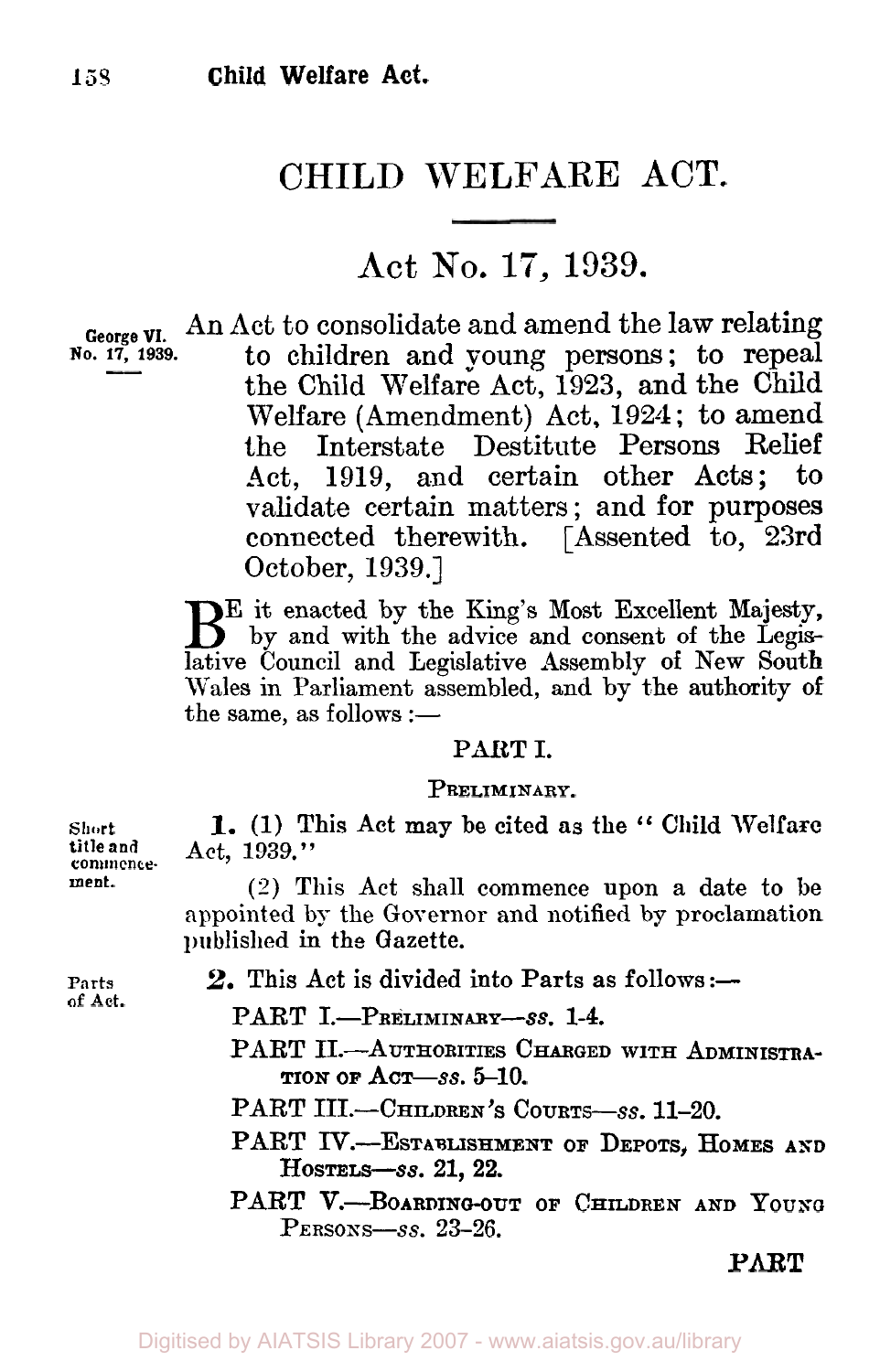- 
- PART VI.-ALLOWANCES IN RESPECT OF DESTITUTE No. 17, 1939. CHILDREN AND YOUNG PERSONS LIVING **WITH**  PARENTS-8. 27.
- USED FOR **THE** RECEPTION OF CHILDREN APART FROM THEIR PARENTS AND OF DAY NURSERIES **AND**  KINDERGARTENS-Ss. 28-38. PART VII.-LICENSING OF PLACES ESTABLISHED **OR**
- PART VIII-LYING-IN HOMES-SS. 39-42.
- PART IX.-MENTALLY DEFECTIVE CHILDREN-SS. *43-48.*
- PART X<sub>.</sub>-Institutions-ss. 49-55.
- PART XI.-PUNISHMENT OF INMATES IN INSTITU-TIONS-SS. *56, 57.*
- PART XII.-MAINTENANCE OF CHILDREN BY THEIR RELATIVES-SS. *58-64.*
- PART XIII.-EMPLOYMENT OF CHILDREN-SS. 65-71.
- PART XIV.-COMMITTAL OF NEGLECTED OR UNCON-TROLLABLE CHILDREN OR YOUNG PERSONS OR **OF**  JUVENILE OFFENDERS-SS. 72-93.
- PART XV.-TRANSFER OF PERSONS FROM A PRISON TO AN INSTITUTION-S. *94.*
- PART XVI.-AFFILIATION PROCEEDINGS-SS. 95-124.
- PART XVII.-PROCEDURE, PENALTIES **AND** GENERAL PROVISIONS-SS. 125-160.
- [PART XVIII.-REGULATIONS-S.](#page-3-0) 161.
- PART XIX.-ADOPTION OF CHILDREN-SS. 162-173.
- PART XX.-AMENDMENT OF VARIOUS ACTS-as. *174-181.* 
	- DIVISION *1.-Amendment of Interstate Destitute Persons Relief Act, 1919-s. 174.*
	- DIVISION *2-Amendment of Deserted Wives and Children Act, 1901-1931-s. 175.*
	- DIVISION *3.-Amendment of* the *Criminal Appeal Act* of *1912-s. 176.*
	- DIVISION *4.-Amendment of Public Instruction (Amendment) Art, 1916-s.* **177.**

DIVISION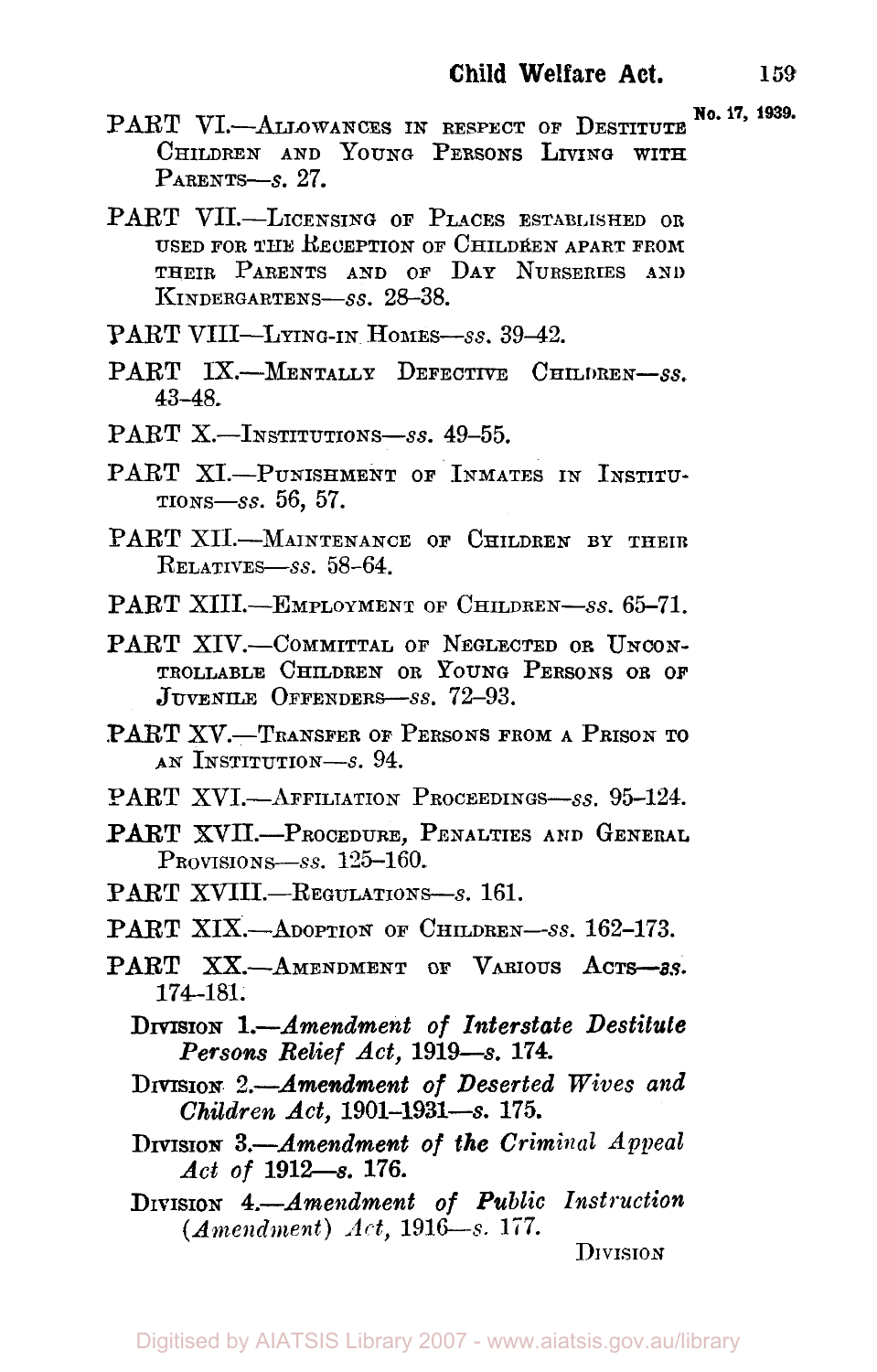DIVISION *5 --Amendment of Venereal Diseases Act,*  **No. 17, 1939.**  i9ia-s. **178.** 

- **DIVISION** *6.-Amendment of Pawnbrokers Act,*  1902-s. 179.
- **DIVISION** *7.-Amendment of Second-hand Dealers and Collectors Act,* 1906-s. 180.
- DIVISION 8.-*Amendment of Crimes Act,* 1900*s.* 181.

## SCHEDULES.

**Repeal and savings.** 

**3.** (1) The Acts mentioned in the First Schedule to this Act are to the extent therein expressed hereby repealed.

(2) All persons appointed under any Act hereby repealed and holding office at the commencement of this Act shall be deemed to have been appointed hereunder.

**(3)** All institutions and shelters constituted or established under any Act hereby repealed and in existence at the commencement of this Act shall be deemed to have been constituted or established under this Act.

**(4)** This Act shall apply to all children apprenticed, boarded-out, placed-out or placed as adopted boarders under any Act hereby repealed as if such children had been apprenticed, boarded-out, placed-out or placed as adopted boarders under this Act.

*(5)* All proclamations, regulations, rules, licenses, orders, directions and instruments issued, made or executed under any Act hereby repealed, or having force **or** effect thereunder shall, if not inconsistent with this Act, remain in force and be deemed to have been issued, made or executed under this Act.

(6) **A** reference in any regulation made under **any**  Act hereby repealed to the provisions of the Act repealed shall be construed as a reference to the corresponding provisions of this Act.

(7) All children's courts established, and all limits of jurisdiction defined under the authority of **any** Act repealed by this Act, and existing immediately before the commencement of this Act, shall **be** deemed to have been established and defined respectively under this Act.

(8)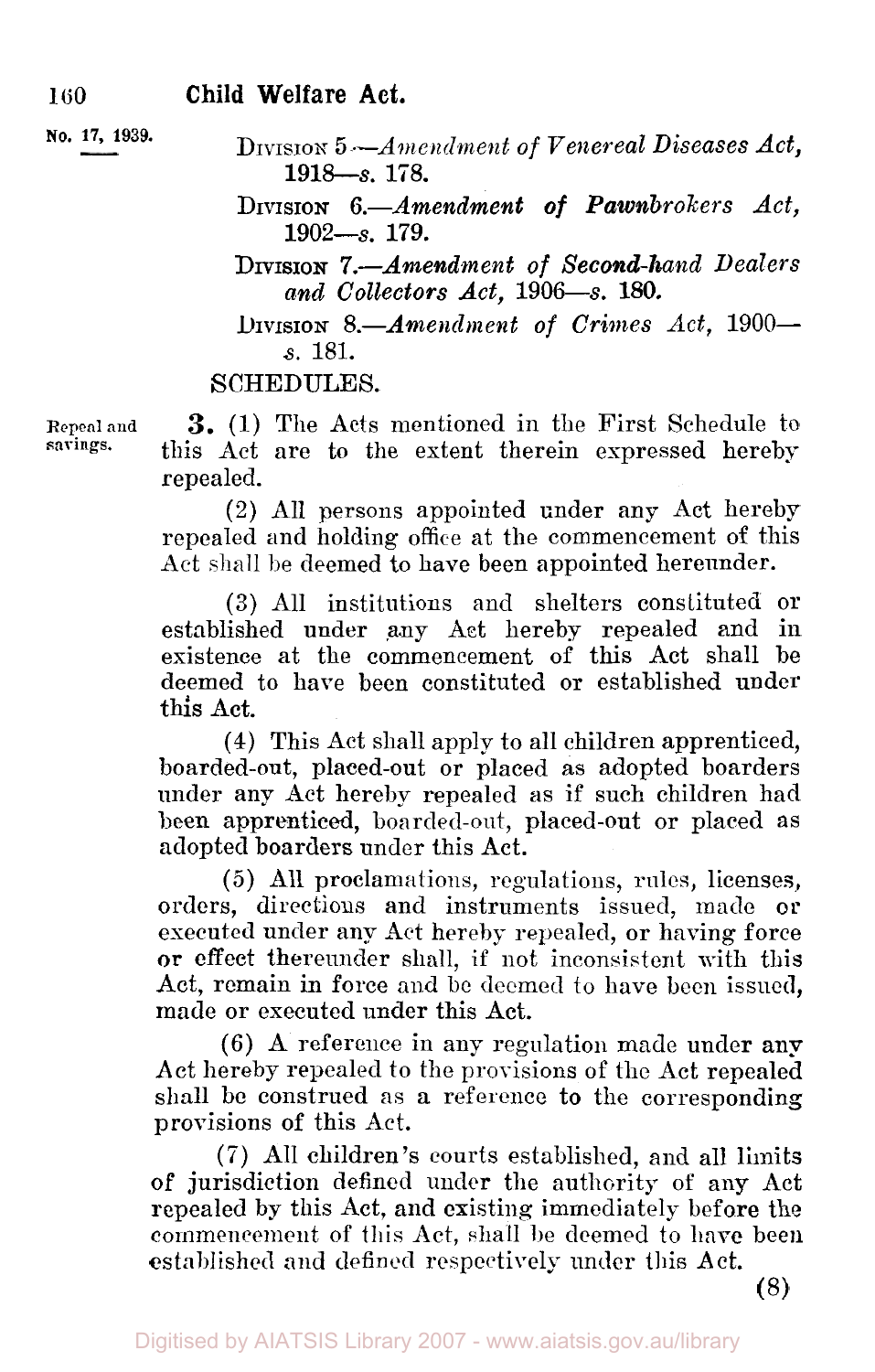<span id="page-3-0"></span>(8) All orders made under the Infant Protection Act, **1904,** as amended by subsequent Acts, and in force immediately before the commencement of this Act, shall. if not inconsistent with the Child Welfare Act, 1923, as amended by subsequent Acts, or with this Act, remain in force, and shall be deemed to have been made under this Act. **No. 17, 1939.** 

4. In this Act unless the context otherwise requires :- Interpreta-

- "Admitted to State control" means admitted to the <sup>tion.</sup> control of the Minister for the purpose of being apprenticed, boarded-out, placed-out or placed as an adopted boarder.
- " Adopted boarder " means **a** child or young person who, if under the maximum age up to which he is compelled by law to attend school, is allowed by authority of the Minister to remain with a foster parent without payment of an allowance by the Child Welfare Department or, if over the maximum age up to which he is compelled by law to attend school, is allowed by authority of the Minister to remain with the foster parent on terms and conditions which do not require that the whole or any part of any wages earned **by**  the child or young person be paid to the Minister on behalf of such child or young person.
- "Adopting parent" means an adopting parent as defined in section one hundred and sixty-two of this **Act,** and, except in Part XIX, includes **a**  person who has adopted a child under a deed of adoption.
- " **Age "** means, in the absence of positive evidence as to age, the apparent age.
- " Boarded-out " means placed in the care of some foster parent for **the** purpose of being nursed, maintained, trained or educated by **such** person or in such person's home.
- *"* Care " includes custody and control.
- "Child" means person under sixteen years **of** age.
- " Court " means children's court, and includes **<sup>a</sup>** magistrate or justices exercising the jurisdiction of a children's court.

**†1145-F** "Director"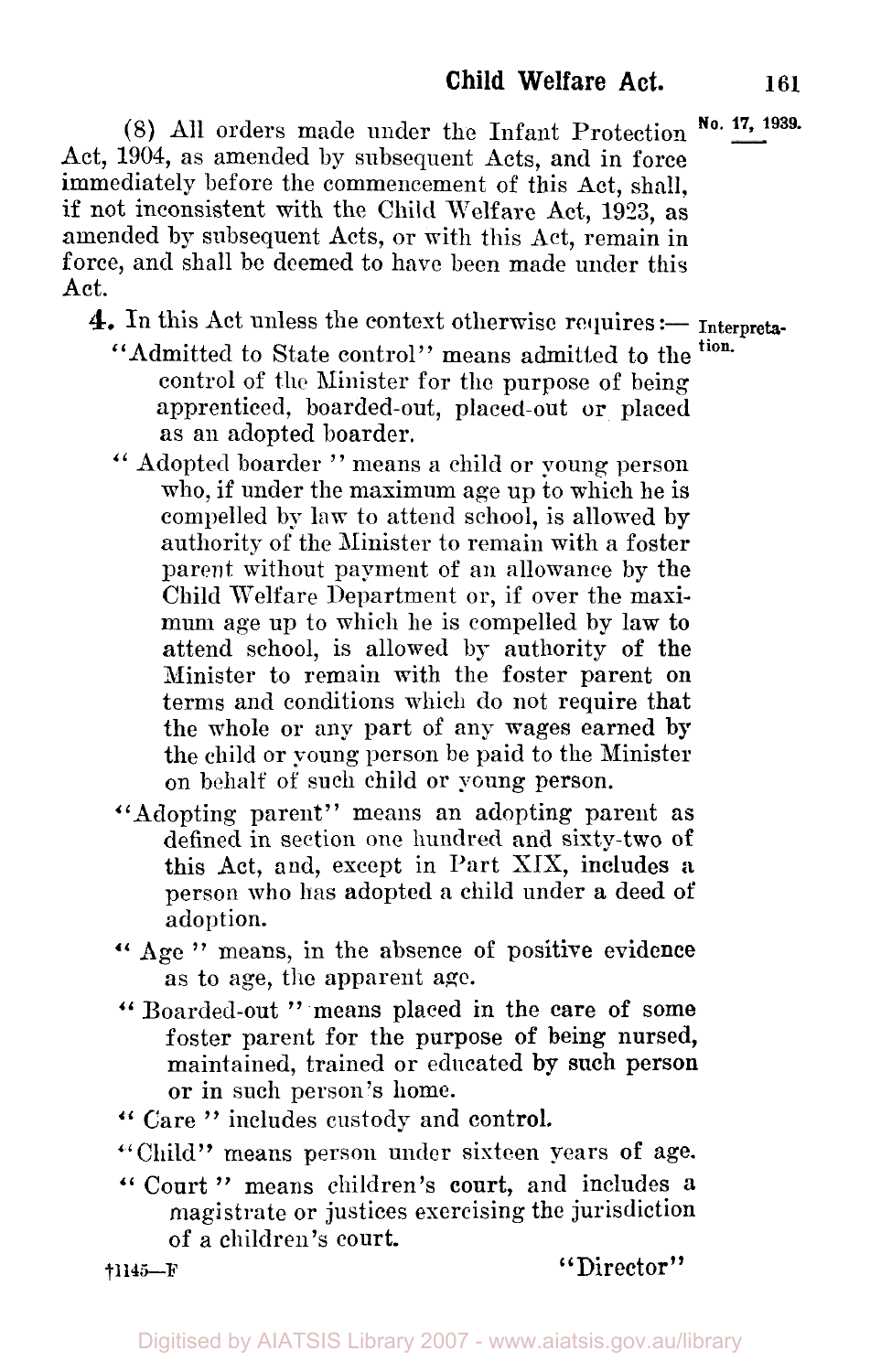**No. 17, 1939.** 

- " Director " means the Director of the Child Welfare Department.
- " Foster parent" means any person with whom any child or young person is boarded-out or placed as an adopted boarder.
- *''* Institution " means institution established under this Act, and includes any special school for truants established under the Public Instruction (Amendment) Act, 1916.
- " Justice " means justice **of** the peace.
- " Juvenile offender" means child or young person who has committed an offence.
- " Lying-in home " means house in which more than one woman is received for confinement with or without payment of money.
- " Magistrate " means stipendiary **or** police magistrate.
- " Maintenance " includes clothing, support, training and education.
- "Medical practitioner" means legally qualified medical practitioner.
- " Offence" means offence punishable summarily or **on** indictment under this or any other Act **or** at **common law.**
- " Officer " means an officer of the Child Welfare Department, and includes any person acting under the instruction **of** the Minister but does not include any special or other magistrate.
- " Parent " when used in relation to a child **or** young person includes step-parent, adopting parent, guardian, and any person who is by law liable **to** maintain the child **or** young person.
- " Place **of** safety " means home, police station, hospital **or** any other place the occupier **of** which is willing temporarily to receive **a** child **or** young person.
- " Placed-out " means placed in employment without being apprenticed.

' ' Preliminary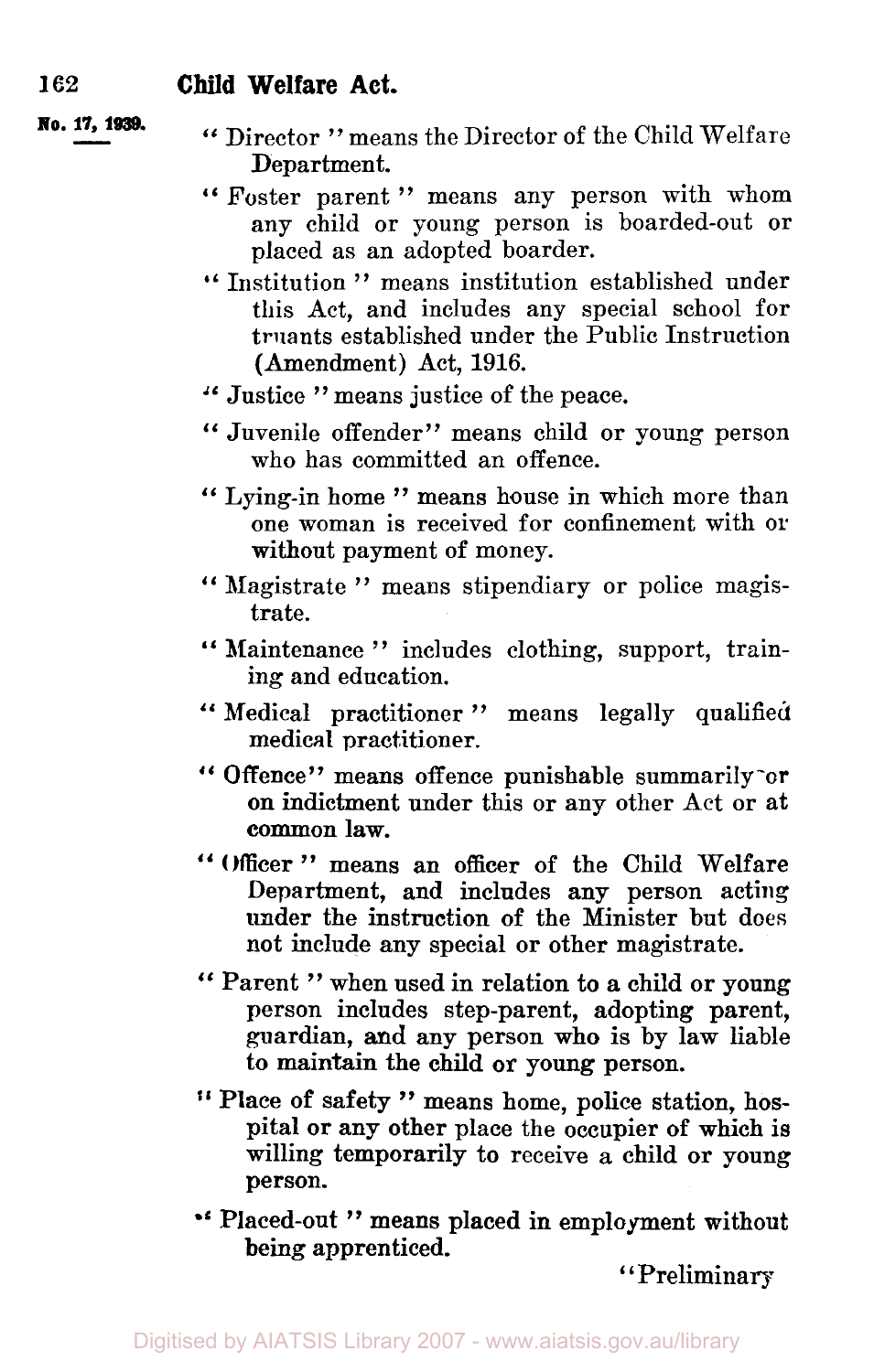- **No. 17, 1939.**  " Preliminary expenses **"** means the expenses of the maintenance of the mother during **a** period **of**  one month immediately preceding the birth **of**  her child, reasonable medical and nursing expenses attendant upon the confinement of the mother, and the expenses of the maintenance of the mother and child for three months immediately succeeding its birth.
- " Prescribed **"** means prescribed by this Act **or by**  the regulations.
- " Proclamation **"** means proclamation published **in**  the Gazette.
- " Public place " includes a vessel, vehicle, **room or**  any field or other place whatsoever to which the public for the time being have **or** are permitted to have access, whether **on** payment **or** otherwise.
- " Regulations " means regulations made under this Act.
- " Shelter " includes **a** place of safety.
- " Street " includes any highway **or** other public place whether a thoroughfare **or** not.
- " Superintendent " includes the person **for** the **time**  being in charge *of* an institution.
- " Uncontrollable " where used in reference **to <sup>a</sup>** child **or young** person means child **or young**  person who is not being **or** cannot be controlled by his parent **or** by any person having his care.
- "Ward" means any child **or** young person who **has**  been-
	- (a) admitted to State control;
	- **(b)** committed to an institution;
	- **(c)** admitted into a hostel for expectant and nursing mothers ;
	- **(d)** admitted into a home **for** mentally defec tive children.
- " Young person" means a person who has attained the age *of* sixteen years and is under the age of eighteen years.

**PART**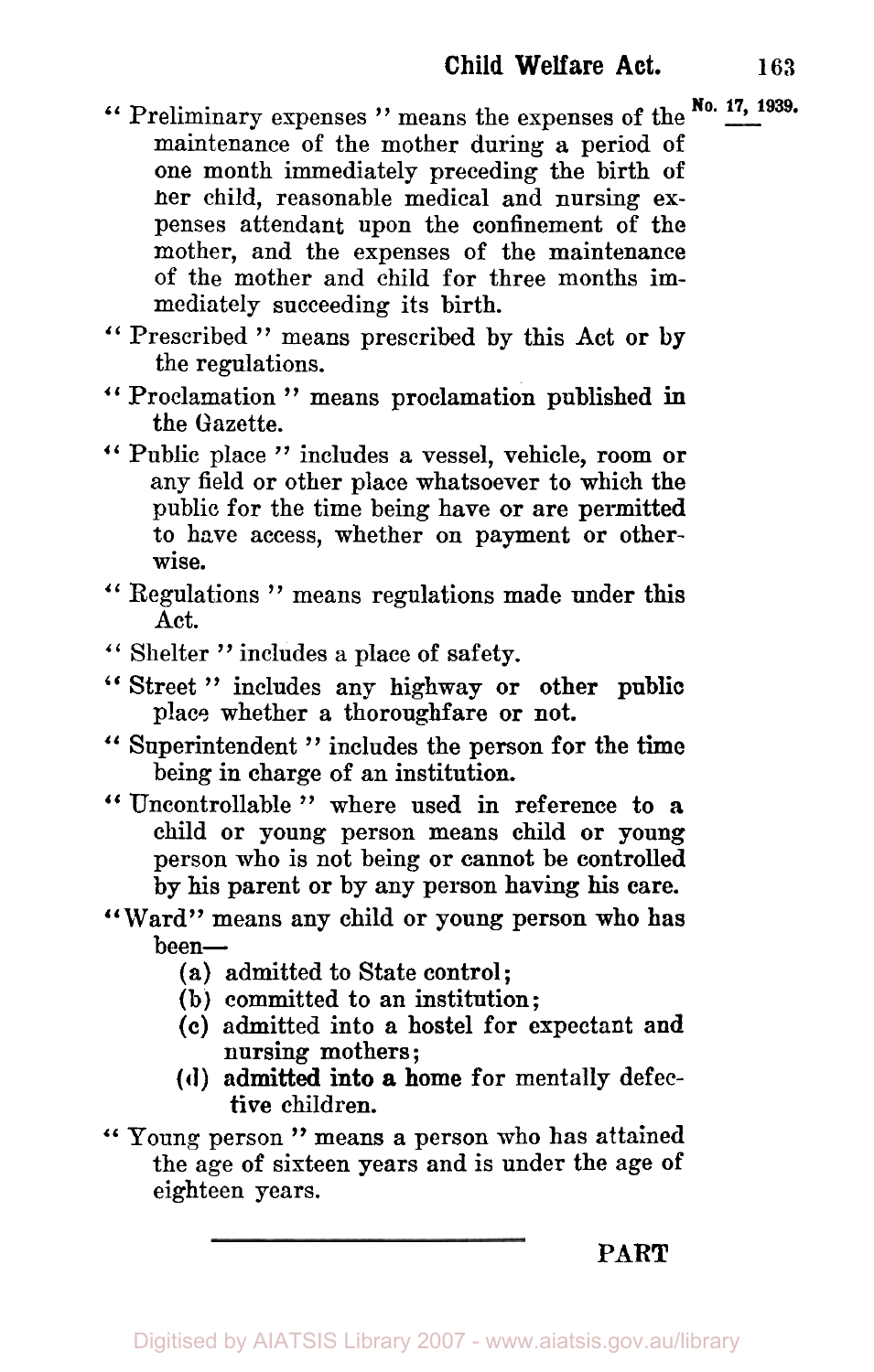**No. 17, 1939. PART II.** 

### AUTHORITIES CHARGED WITH ADMINISTRATION OF ACT.

*5.* (1) The Governor may, under and subject to the provisions of the Public Service Act, 1902, as amended by subsequent Acts, appoint a Director of the Child Welfare Department, and such other officers and employees as are necessary for the administration of this Act.

**(2)** The Director and other officers and employees shall be subject to the provisions of the Public Service Act, 1902, as amended by subsequent Acts, during their tenure of office.

**6.** The Minister may appoint persons not being officers **or** employees *of* the Child Welfare Department, to be visitors to any of the institutions, homes, depots, hostels, and shelters constituted or established under this Act.

*7.* The Minister may appoint honorary welfare officers and honorary lady visitors to carry out such duties as may be prescribed.

The Director shall issue to such welfare officers and lady visitors an authority card indicating the nature **of**  their appointment.

**8.** (1) The Governor may, from time to time, appoint such persons as he thinks fit to form an advisory council.

(2) The functions of the council shall be-

- (a) to report upon **such** matters connected with child welfare as may be referred to it by the Minister ;
- (b) to advise the Minister on matters. connected with child welfare in New South Wales.

**(3)** The secretary of the council shall be an officer of the Child Welfare Department nominated by the Director.

(4) The council shall, subject to this Act and to the regulations made thereunder, frame rules for the conduct of its business. Such rules shall not he operative until they have been approved **by** the Minister.

*(5)* The provisions of the Public Service Act, 1902, or of any Act amending that Act, shall not-apply to or in respect of the appointment by the Governor **of,** any member of the council, and any member so appointed shall not be subject to the provisions of any such Act during his term of office. **9.** 

**Appointment of visitors.** 

**Appointment of honorary welfare officers and lady visitors.** 

**Advisory council. Act No. 21. 1923. s.** *8.* 

**Direetor and officers.**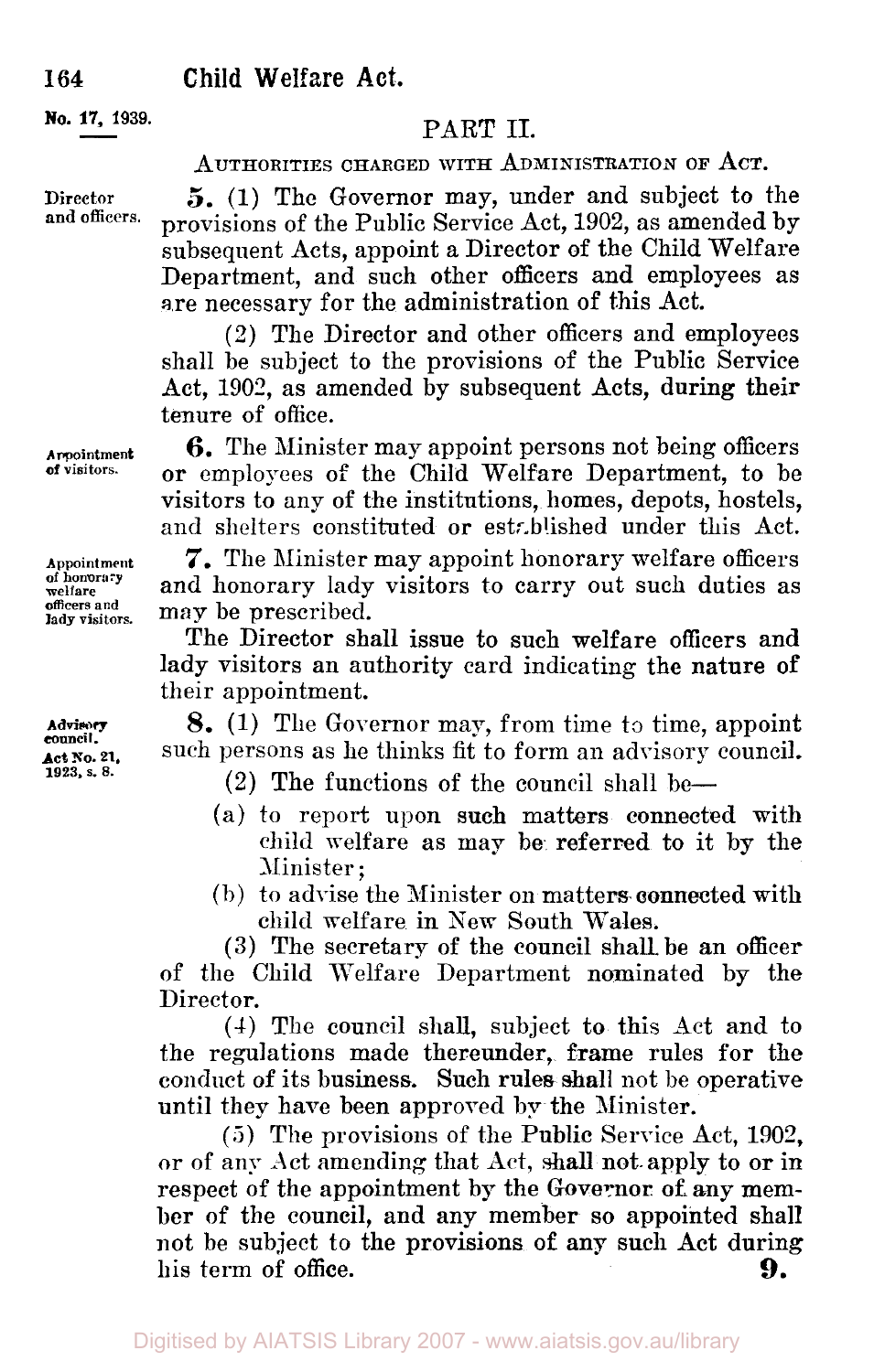**9.**  $(1)$  Notwithstanding any other law relating to the  $\frac{No. 17, 1939}{\cdots}$ guardianship or custody of children the Minister shall Minister to be be and become the guardian of every child or young **of wards**  person who becomes a ward to the exclusion of the parent or other guardian and shall continue to be such guardian until the child or young person ceases to be a ward.

guardian attains the age of eighteen years, the Minister **ex-wards.**  may terminate the guardianship. (2) Where any ward of **whom** the Minister is **Guardian of** 

Where such guardianship is not terminated, the Minister shall remain guardian until the ex-ward attains the age of twenty-one years, and the ex-ward shall during such period be subject to the supervision of the Minister.

care of the person of all wards, except during the **wards.** period when they are inmates of an institution or of a cf. 2 Geo. home for mentally defective children or are boarded out  $V, N_0, 11$ , or placed as adopted boarders with foster parents or s. **10** (Qld.). placed-out or apprenticed with any other persons. **10.** Subject to this Act the Minister shall have the **Care of** the

## PART III.

CHILDREN **'S COURTS.** 

**11.** (1) The Governor shall by proclamation establish **Governor may estab**special courts to be called children's courts.

Every such court shall consist of a special magistrate courts. and shall have jurisdiction within the area named in the  $_{21, 1923, \atop 8, 1923, 1923, \atop 8, 16.}$ proclamation.

**(2)** In places not within any such area the jurisdiction of a court shall be exercised by a special magistrate, or any two justices.

**(3)** Such special magistrate shall possess the qualifications required for the office of police or stipendiary magistrate under the Public Service Act, **1902.** 

justices constituting such court-**12.** (1) **<sup>A</sup>**children's court and the magistrate or **Powers of** 

**(a)** shall exercise the powers and authorities which are possessed **by** magistrates, courts of petty sessions or justices in respect of children and young persons and of offences committed **by**  or against children and young persons ;

**court.** 

(b)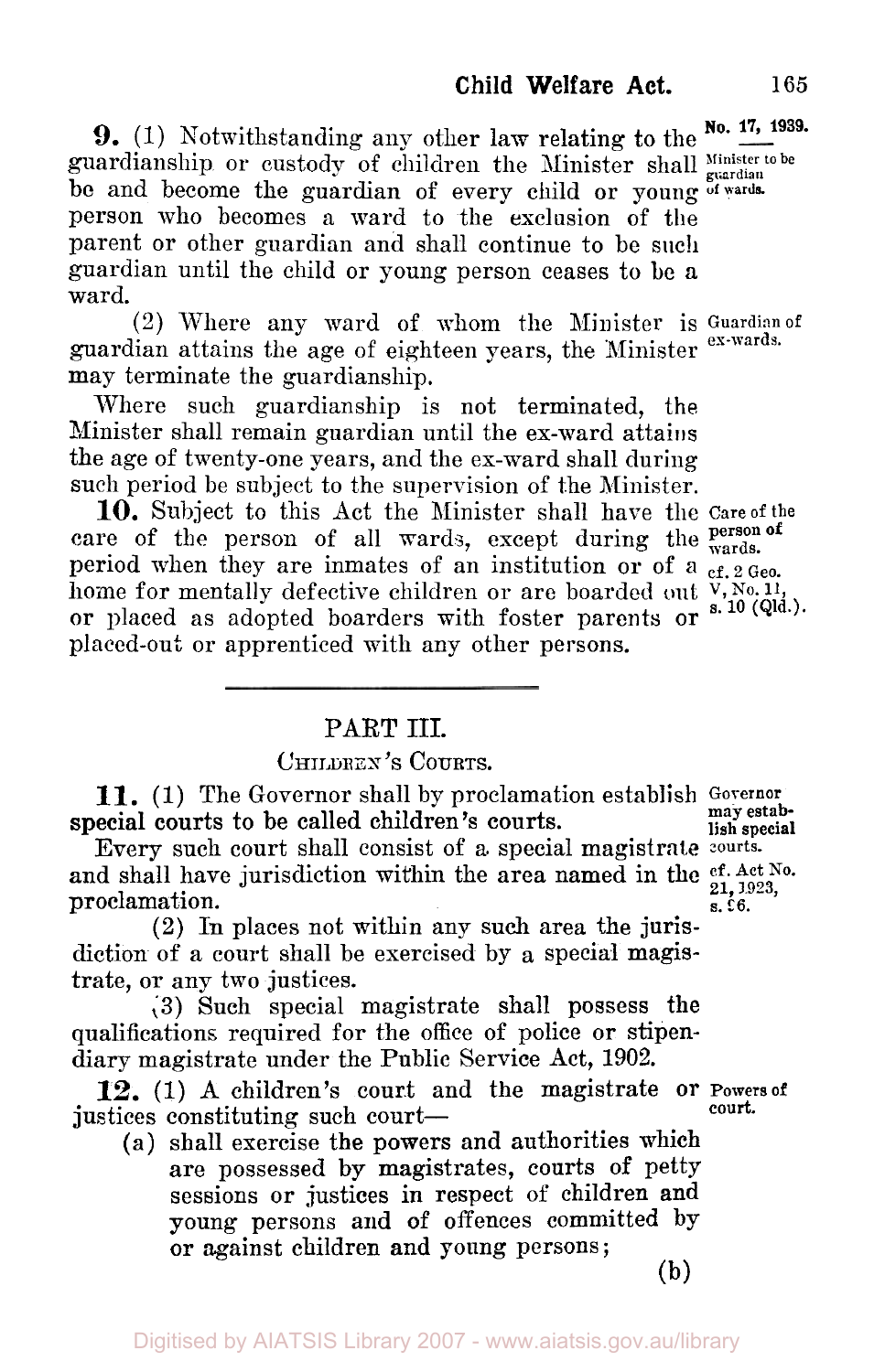- **No. 17, 1939.** (b) may, where a child or young person is charged with an indictable offence (other than homicide, rape or other offence punishable by death), hear and determine the said charge in a summary manner in accordance with the provisions of this Act;
	- (c) shall exercise the powers and authorities of a justice or justices to hear and determine complaints, informations, applications and proceedings under the Deserted Wives and Children Act, 1901-1939 ;
	- **(d)** shall hear and determine complaints, informations, applications and proceedings under this Act;
	- (e) shall exercise the powers and authorities of justices to hear and determine applications or complaints under sections one hundred and forty-two to one hundred and forty-six, both inclusive, of the Lunacy Act of 1898.

(2) A children's court consisting of a special magistrate shall exercise the powers and authorities which are conferred upon courts of petty sessions by the Infants' Custody and Settlements Act, 1899-1934.

Any order for the payment of a weekly or other periodical sum made by a court in the exercise of the powers and authorities conferred by this subsection shall have and take effect as an order for the payment at the weekly or other periods stated in the order, of successive amounts of money equal to the sum stated in the order. If default is made in the payment of any one or more of such sums, the order may be enforced, as to the total of the sums then in default for any period not exceeding six months, as if it mere an order under the Small Debts Recovery Act, 1912-1933, for the payment of a sum of money equal to such total, made by the court of petty sessions named in the order.

**Change of venue.** 

**13.** (1) **If** it appears to a court that any complaint, information, application or proceeding before the court under the Deserted Wives and Children Act, 1901-1939, or under this Act, or in respect **of** children and young persons, and of offences committed by or against children and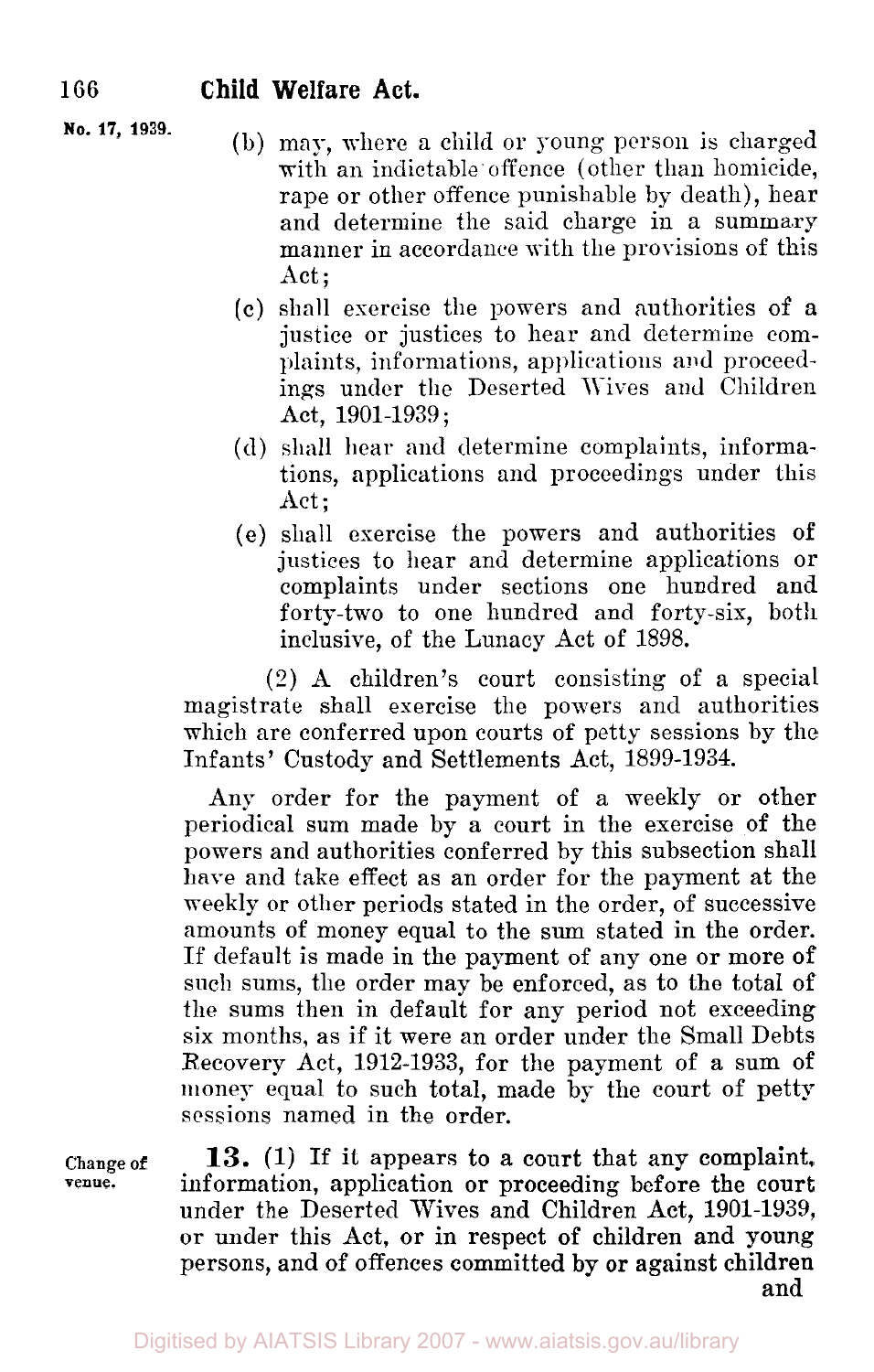Digitised by AIATSIS Library 2007 - www.aiatsis.gov.au/library

and young persons can be more conveniently, economic- No. 17, 1939. ally or fairly heard and determined by a court sitting at some other place the court may adjourn the hearing **of**  such complaint, information, application or proceeding whether the defendant or respondent appears or not and may remand any person charged before it to a court sitting at some other place specified and appoint a day for the hearing.

(2) The clerk of the first-mentioned court shall thereupon transmit to the clerk of the court to which the hearing has been adjourned all documents and depositions in his possession relating to the complaint, information, application, or proceeding.

**(3)** Where a child or young person has been brought before a court as a neglected or uncontrollable child or young person or a juvenile offender, and the court has adjourned the hearing and remanded the child or young person to a court sitting at some other place, any evidence committed to writing at the first-mentioned court may be accepted as evidence by the court to which the child or young person has been remanded if, on the deposition taken by the said firstmentioned court, there appears a certificate by such court that the said deposition was read over at **the**  hearing in the presence of the said child or young person, and that he was afforded an opportunity to crossexamine the witness or witnesses.

**14.** (1) On and after the establishment of a court, **Jurisdiction**  the jurisdiction of every court of petty sessions in respect of other the jurisdiction of every court of petty sessions in respect **courts to** of the matters as to which the court has jurisdiction, **cease.**  except those matters in which a justice or justices has **cf. Act No.**  or have jurisdiction under the Deserted Wives and <sup>21, 1923, a.</sup> Children Act, 1901-1939, shall cease to be exercised.

**(2)** Nothing in this section shall abridge **or**  prejudice the ministerial powers of magistrates or justices in cases of committal for trial or their powers to take any information or issue any summons, or grant, issue, or endorse any warrant, or admit to *bail.* 

**(3)** No conviction, order, judgment, or proceeding made or given by **or had** before a court of petty sessions in contravention of this section shall be invalidated **or**  affected by reason only of such contravention. **15.**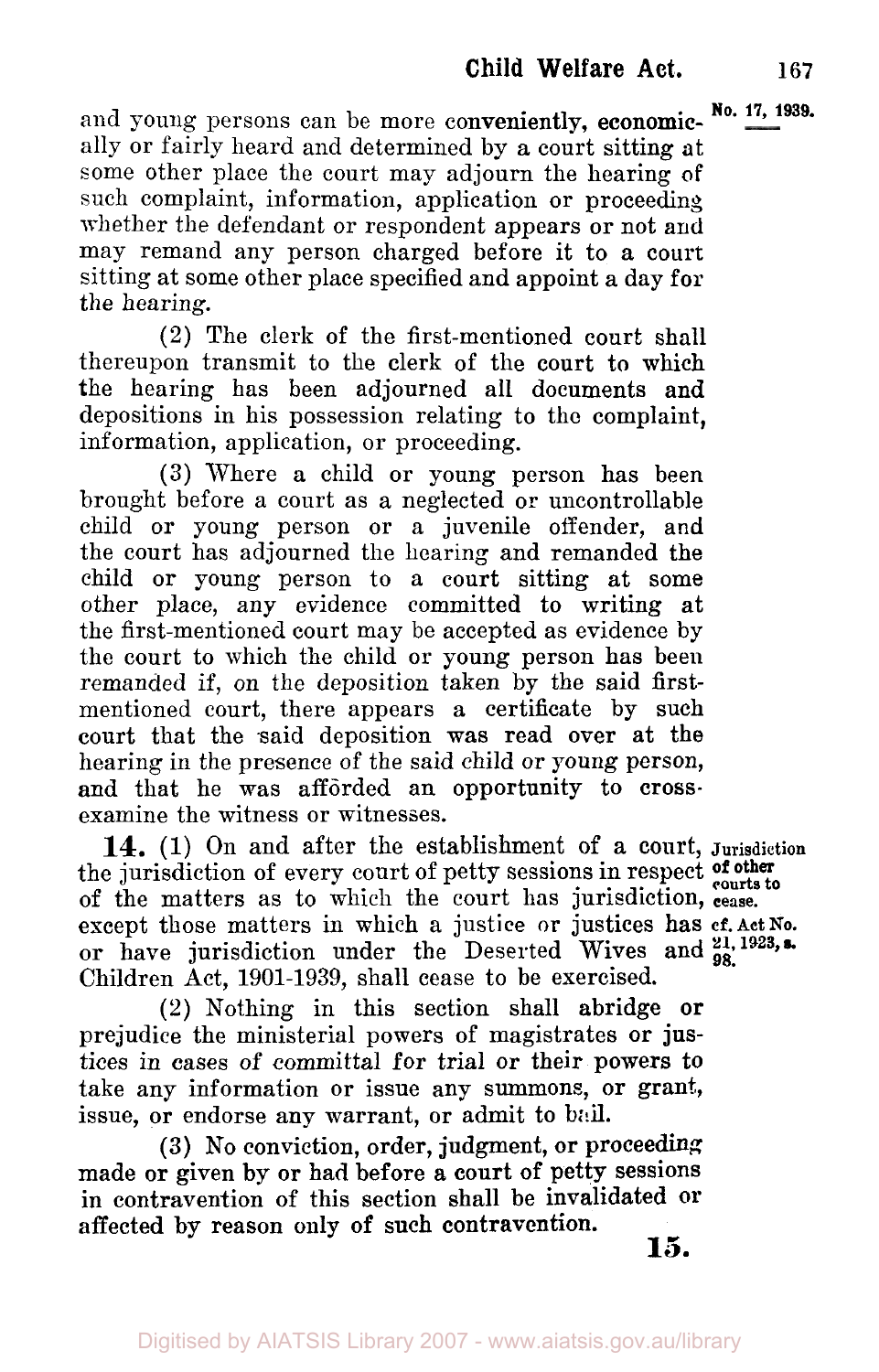**Children's**  in ordinary **courts. Or** 

**cf Act** No 21. **1923, s.99** 

**15.** A court shall be held-

- (a) where practicable, in the proximity of a shelter;
- **(b)** in some building or room approved in that behalf by the Minister.

If a court-room is so approved, the hearing shall not take place at an hour when the ordinary court business is being transacted.

**16.** (1) At any hearing or trial by a court any persons not directly interested in the case shall be excluded from the court-room or place of hearing or trial unless the court otherwise directs.

(2) The court may, if it is of opinion that in the interest of the child or young person such a direction should be given, direct a child or young person to leave the court at any time during such hearing or trial or may direct any person to leave the court during the examination of any witness.

Exclusion of (3) During the hearing of any complaint under<br>persons **Douglass Property of this Actual persons** shall be a history consisted Part XVI of this Act, no person shall be or be permitted **hearing to be present in court except the following—<br>
<b>under** Part XVI. (a) the adjudicating magistrate, or ju

- (a) the adjudicating magistrate, or justices, any *<i>bid.* officer, the officers of the court, and a member of the police force ;
	- (b) the complainant and the defendant, and their respective barristers and solicitors ;
	- **(c)** the mother, sister or other relative or friend of the complainant, if desired by such complainant ;
	- **(d)** any person whilst being examined as a witness; and
	- *(c)* the mother, sister or female friend of any female witness, if desired by such witness whilst being examined,

unless the court shall permit any other person **to** be present.

**Exclusion of 17.** The provisions of section sixteen of this **Act bearingof** shall apply, mutatis mutandis, to the hearing of an appeal to a court of quarter sessions against any **(3).** decision of a court.

**18.** 

**hearing generally.**  cf *Ibid* **s 100** 

**Exclusion of persons from** 

from<br>hearing

**persons from appeal.** 

**cf** *Ibid.* **s. 100**